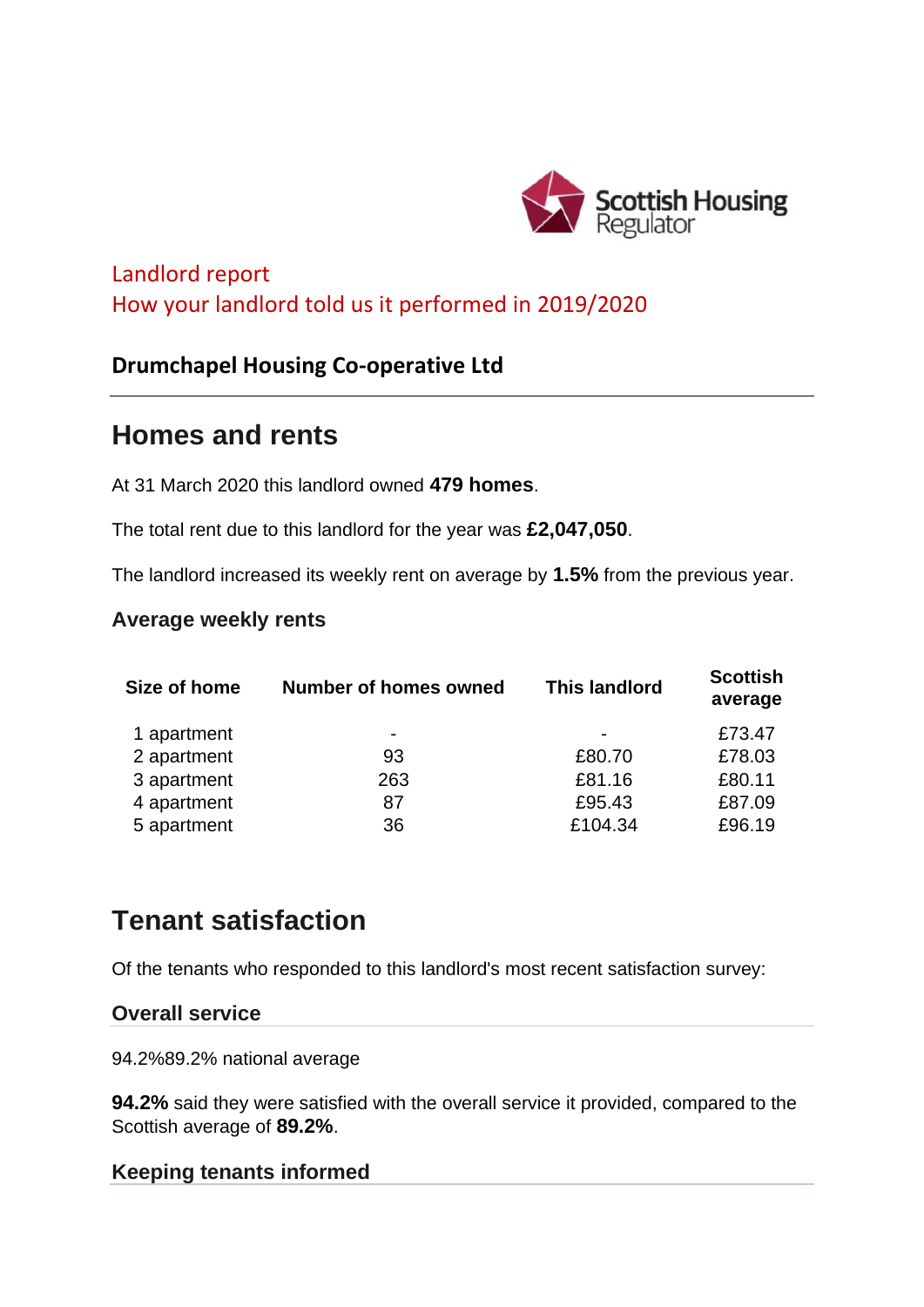98.1%92.0% national average

**98.1%** felt that this landlord was good at keeping them informed about its services and outcomes compared to the Scottish average of **92.0%**.

## **Opportunities to participate**

98.1%87.2% national average

**98.1%** of tenants were satisfied with the opportunities to participate in this landlord's decision making, compared to the Scottish average of **87.2%**.

## **Quality and maintenance of homes**

## **Scottish Housing Quality Standard**

99.2% 94.4% national average

**99.2%** of this landlord's homes met the Scottish Housing Quality Standard compared to the Scottish average of **94.4%**.

#### **Emergency repairs**

2.4 hours 3.6 hours national average

The average time this landlord took to complete emergency repairs was **2.4 hours**, compared to the Scottish average of **3.6 hours**.

#### **Non-emergency repairs**

2.3 days 6.4 days national average

The average time this landlord took to complete emergency repairs was **2.3 days**, compared to the Scottish average of **6.4 days**.

#### **Reactive repairs 'right first time'**

99.4% 92.4% national average

This landlord completed **99.4%** of reactive repairs 'right first time' compared to the Scottish average of **92.4%**.

#### **Repair or maintenance satisfaction**

99.1% 91.3% national average